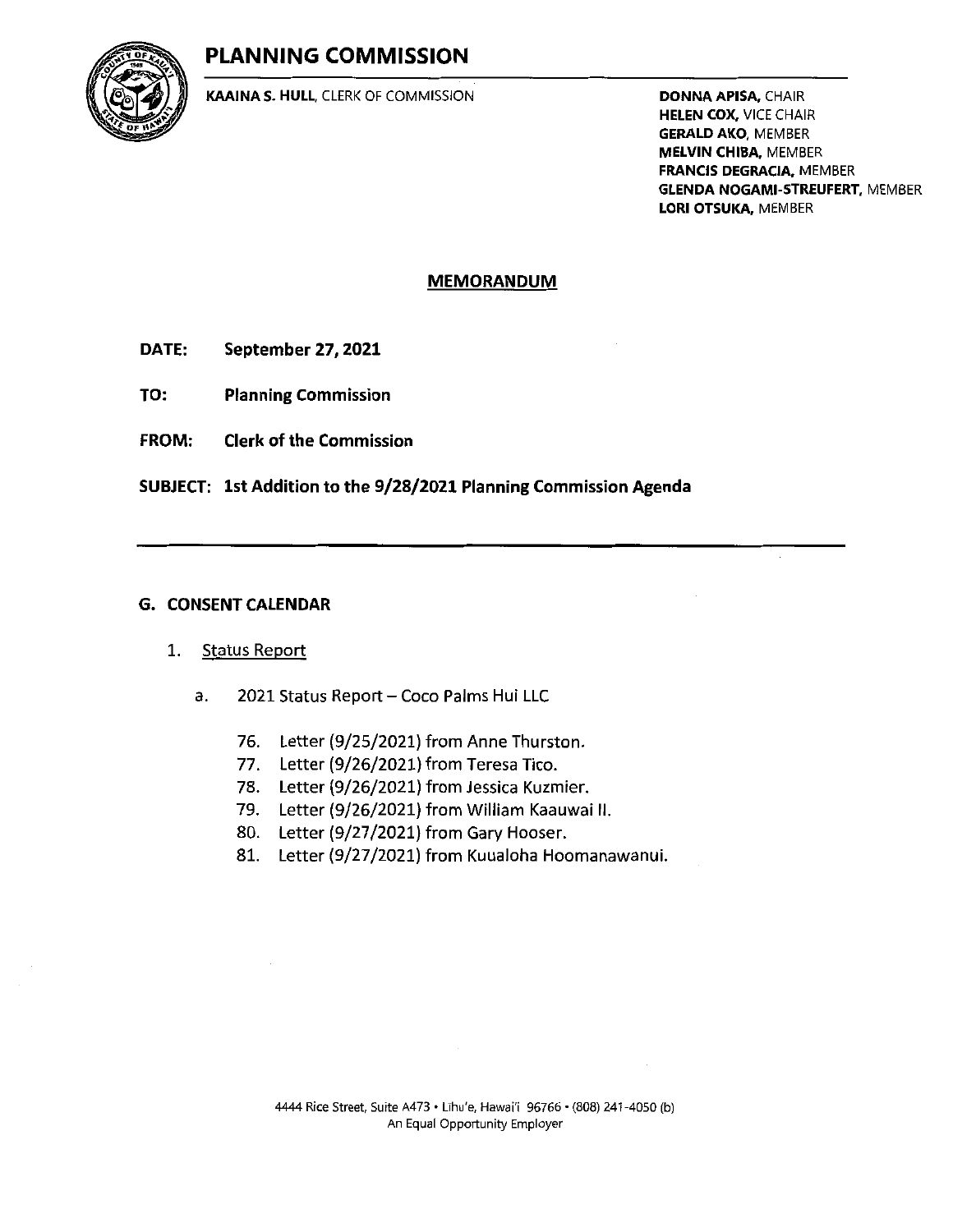| From:    | Anne Thurston <athurston@irmt.org></athurston@irmt.org> |
|----------|---------------------------------------------------------|
| Sent:    | Saturday, September 25, 2021 10:14 PM                   |
| To:      | <b>Planning Department</b>                              |
| Subject: | No Hotel at 'Coco Palms" please!                        |

CAUTION: This email originated from outside the County of Kauai. Do not click links or open attachments even if the sender is known to you unless it is something you were expecting.

I strongly oppose the idea, put forward by the current owners of the old Coco Palms Hotel, of building a new hotel on the same site. Immediately after Hurricane Iniki this might have made sense, but now, 29 years later, this is certainly not an appropriate location for a hotel. Not only would a hotel severely disrupt traffic flow, north and south on the highway, but the process of its construction would cause great disruption to residents and visitors alike.

It is time now to think much more creatively about how this site, which is of major religious significance for Hawaiians, could serve the people of Kaua'i. In my view, it could and should play a vital role in anchoring the stability of our island community through recognition of the core importance of Hawaiian history and culture. <sup>I</sup> can think no more healing, positive contribution for the whole island, now and in the future, than revitalising and restoring this site as a place of culture, education, conservation and green open space for our community. <sup>I</sup> know that there is a strong commitment to this proposal by community leaders, and <sup>I</sup> support it warmly and with great appreciation.

Yours sincerely,

Anne Thurston

8086394904

 $6.1.0.76.$ SEP 2 8 20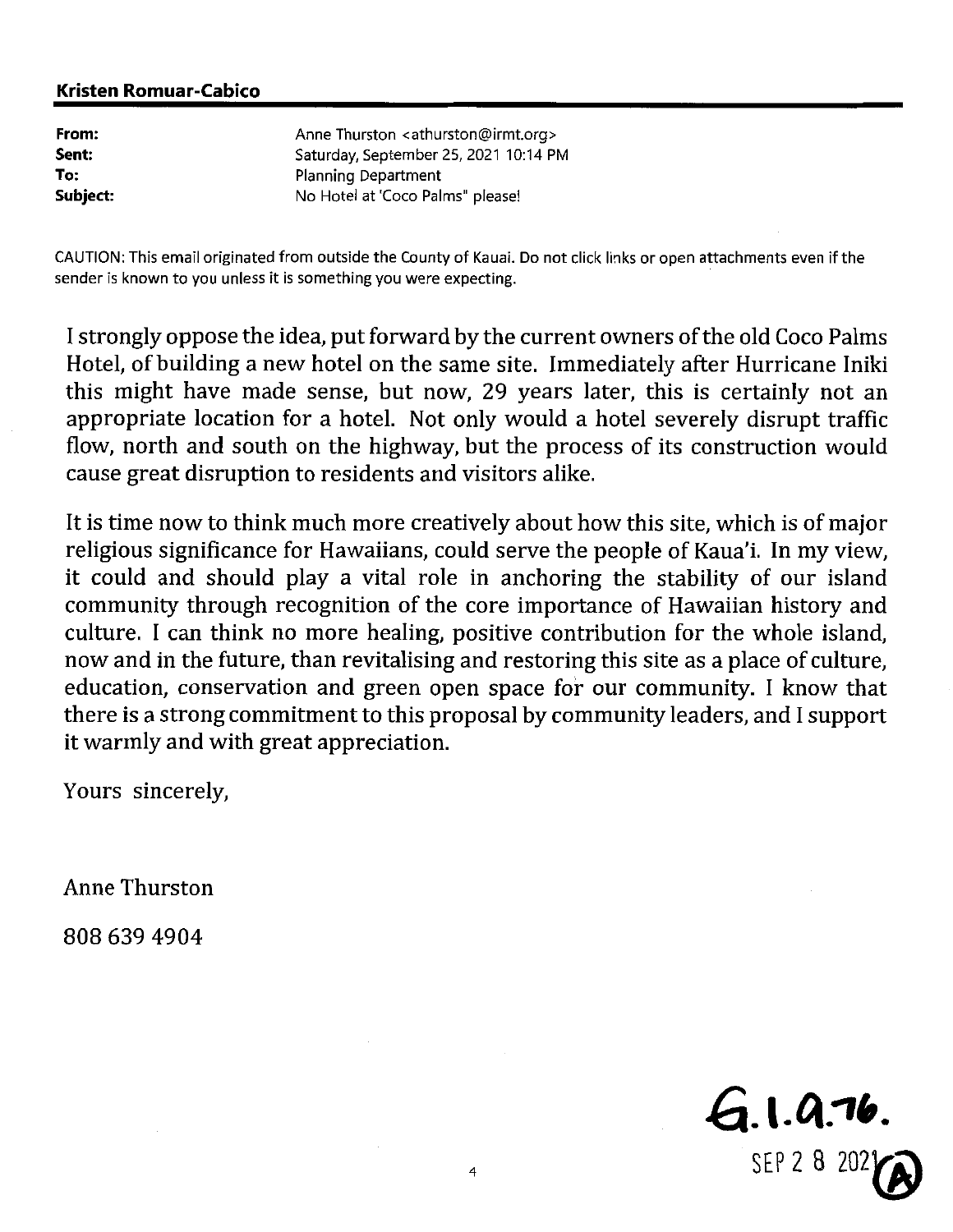| From:        | teresa tico <haenagirl@gmail.com></haenagirl@gmail.com> |
|--------------|---------------------------------------------------------|
| Sent:        | Sunday, September 26, 2021 10:45 PM                     |
| To:          | Planning Department                                     |
| Subject:     | Coco Palms, 9/28/2021 agenda itemG.1.a                  |
| Attachments: | Coco Palms_ltr to Planning Commisison.pdf               |

CAUTION: This email originated from outside the County of Kauai. Do not click links or open attachments even ifthe sender is known to you unless it is something you were expecting.

Please see attached written testimony. <sup>I</sup> would like to give oral at the public hearing. Teresa Tico

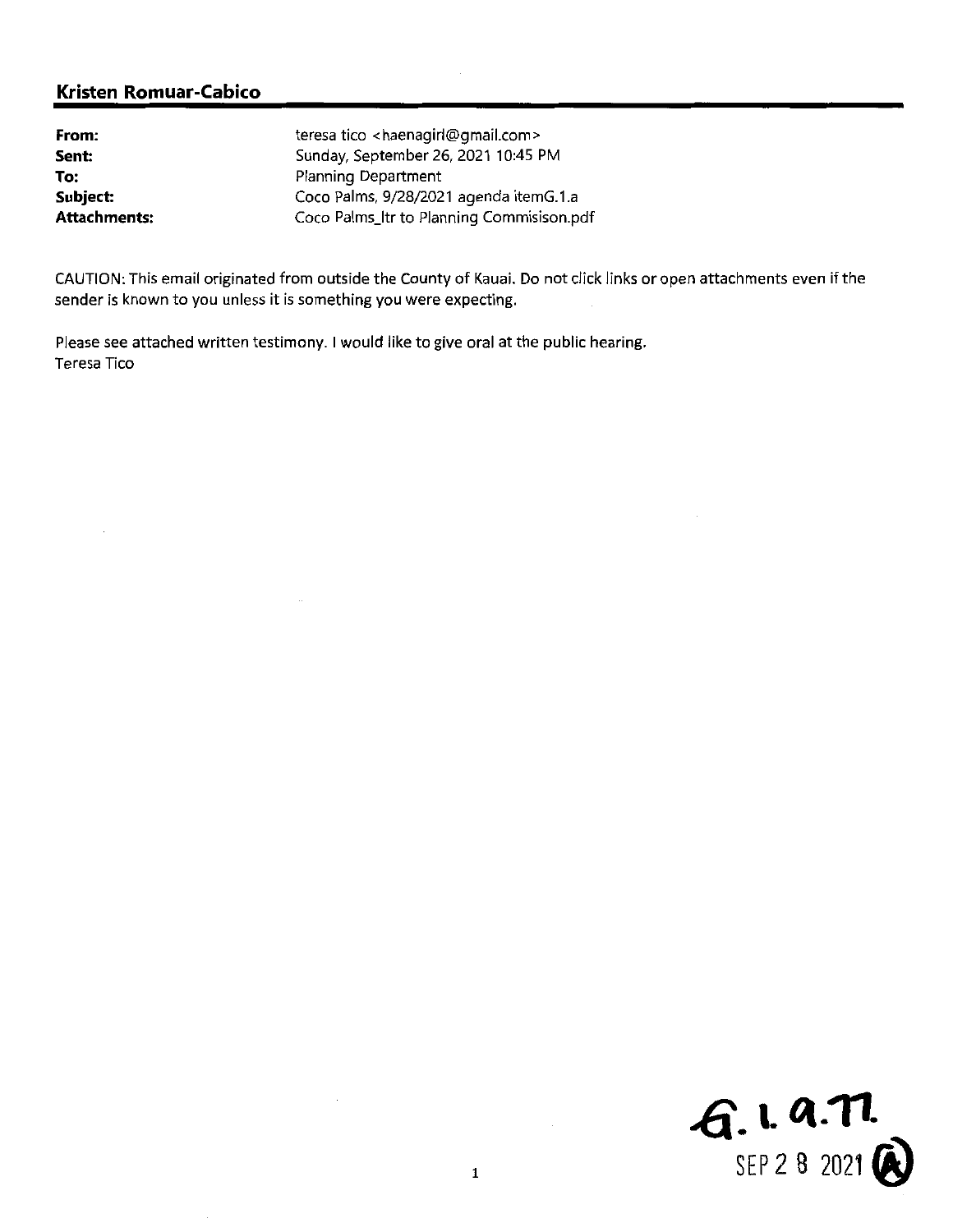#### TEKESA TICO, ATTORNEY P.0. Box 229 Hanalei, HI 96714 (8080) 639-9080

September 26, 2021

TO: County of Kauai Planning Commission via email: planningdepartment@kauai.gov

FROM: Teresa Tico, Attomey

RE: 9/28/2021 Agenda, Item G.l.a. 2021 status report re: Coco Palms

Dear Commissioners:

I am writing to urge you to revisit the permits that were issued to Coco Palms Hui under Ordinance 961, signed into law in 2013, that clearly overrode federal, State and County laws and policies that protect our shorelines. You must require the developers to do a Shoreline Survey and apply for a SMA permit.

As a result of Ordinance 961, the Coco Palms Hui developers were able to bypass the rigorous Special Management Area and Shoreline Survey laws that our County and State have diligently and necessarily adhered to in shoreline development. This was illegal and against our County and State policies of protecting our shorelines.

Having reviewed the Planning Department files from that time period, it is obvious that the County was swayed by sentimental and emotional testimony, not factual or legal, to give the developers a break under a number of ordinances passed after Hurricane Iniki in 1991 that were intended to help local residents rebuild their homes without going through the rigors of County CZO rules.

We are in the year 2021, approaching the year 2022. Hurricane Iniki struck the Island of Kauai on  $9/11/1991$ , over 30 years ago. Coco Palms Hui, the beneficiary of Ordinance 961 passed in 2013 that gave them an additional two years to apply for their permits, completely failed in their representations to the County. They defaulted on their loans, they were sued, they were foreclosed, and the creditors are now standing in their shoes. The creditors are not local residents. They are not the intended beneficiaries of Ordinance 961. That they should be EXEMPT from Special Management Area laws and Shoreline Survey rules is a LEGAL FICTION.

You have taken an oath to uphold the laws of the State of Hawaii and County of Kauai. These laws require a Special Management Area permit and Shoreline Survey for any development within the SMA of the County. This project is within the SMA. Even if you erroneously believe Coco Palms Hui's creditors are exempt from our State and County laws and policies, remember that Coco Palms was built over a half century ago. Times have changed dramatically. We are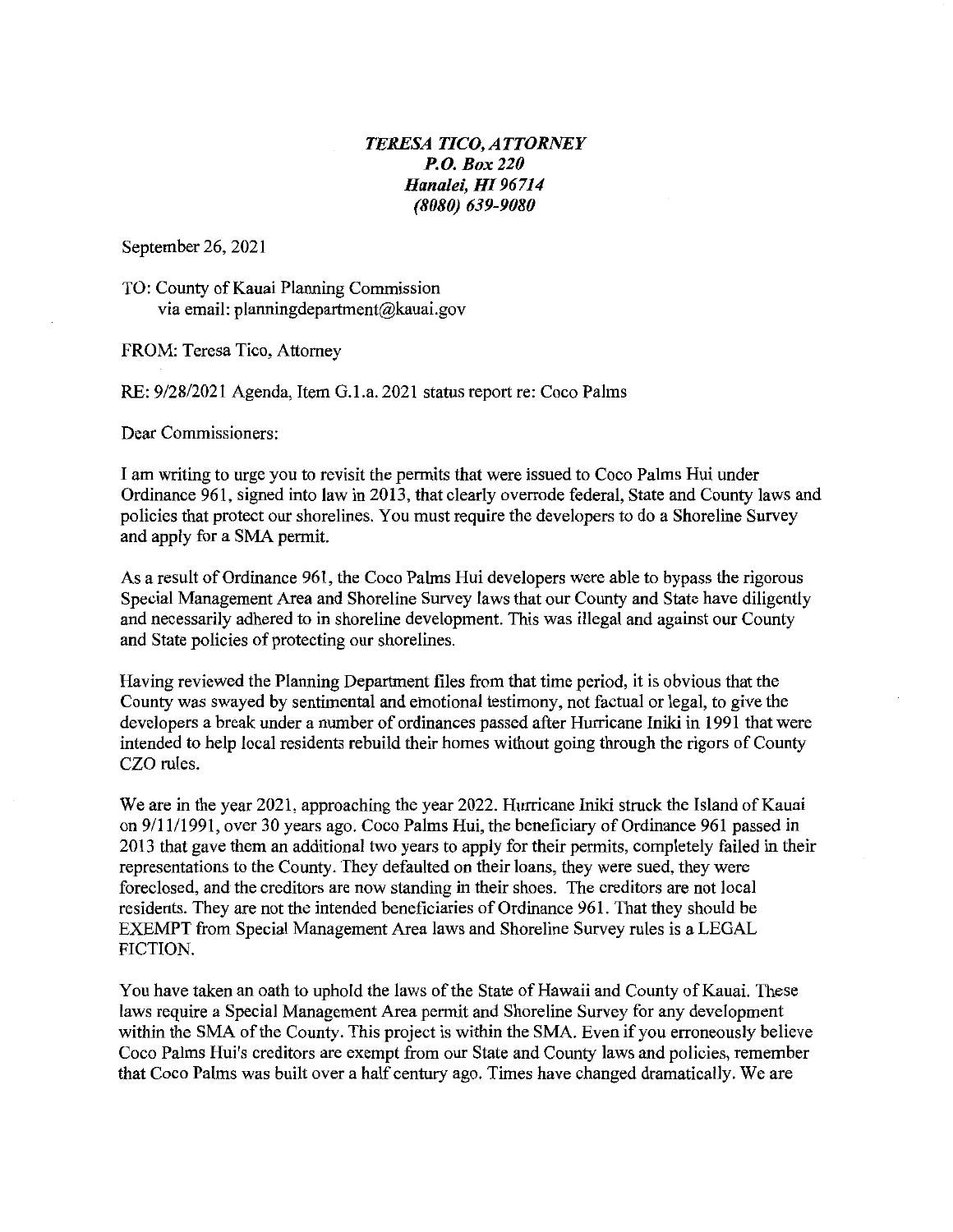living in CLIMATE CRISIS. Our shorelines are receding dramatically. You know that because you drive past Coco Palms and can see the evidence in front of your eyes, as everyone on this island can see.

You have the legal responsibility to require a SMA permit and Shoreline Survey. That is not asking much. It is asking what every other developer in the State of Hawaii is required to do if they want to develop in the SMA. It is asking that they follow the laws of our County and State. Just do the right thing and follow the law. Don't be swayed by politics or money. You know what is right for the island of Kauai. Just do it. Require them to do a Shoreline Survey and apply for a Special Management Area permit like every SMA developer on the island is required to do. Do not give them anymore breaks. Thirty years is enough.

Aloha,

/?/Teresa Tico

Teresa Tico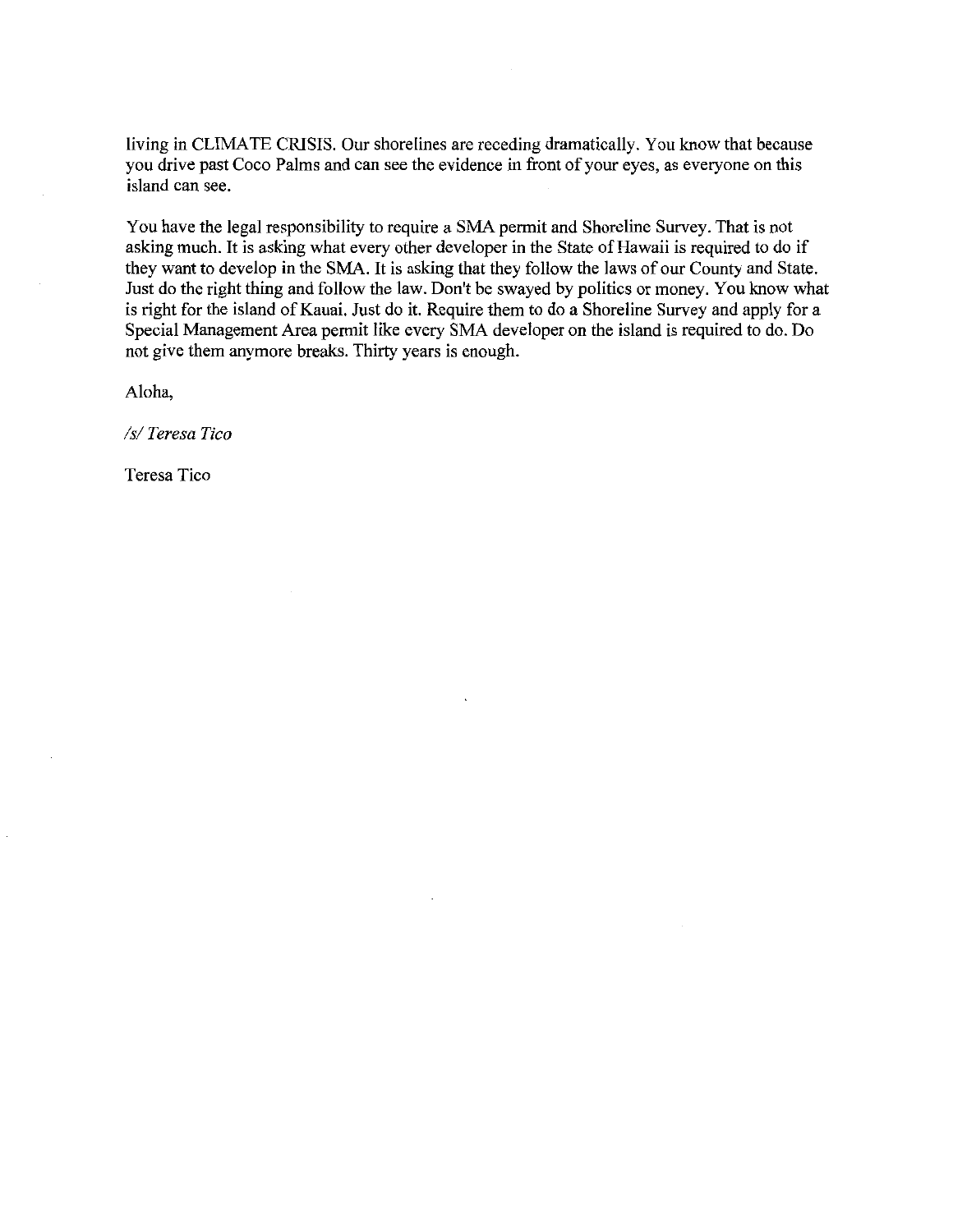| From:    | Jessica <jessntd@gmail.com></jessntd@gmail.com>     |
|----------|-----------------------------------------------------|
| Sent:    | Sunday, September 26, 2021 11:10 AM                 |
| To:      | Planning Department                                 |
| Subject: | Restore Wailuanuiao'āno - No Hotel at "Coco Palms"! |

CAUTION: This email originated from outside the County of Kauai. Do not click links or open attachments even if the sender is known to you unless it is something you were expecting.

# Aloha Kauai Planning Commission,

<sup>1</sup> am <sup>a</sup> resident of Hawaii Island and would like to submit <sup>a</sup> testimonial against building a new hotel on the Wailuanuiao'ano site. Although <sup>1</sup> do not live on Kauai, <sup>1</sup> support the collective effort to restore this site to <sup>a</sup> place of culture, education and conservation. In this time ofglobal warming and climate change, preservation of sites such as these is essential for ecological reasons such as water purification and protecting the aina from additional stresses due to sewage and deforestation. With the state's objective to plant or preserve 100 million trees over the next decade, this site could better serve that objective as <sup>a</sup> preserve to enhance and pursue this goal with additional coconut palm trees and other appropriate native trees for the terrain.

 $\mathcal{L}$ . 1. 9.78 SEP 2 8 20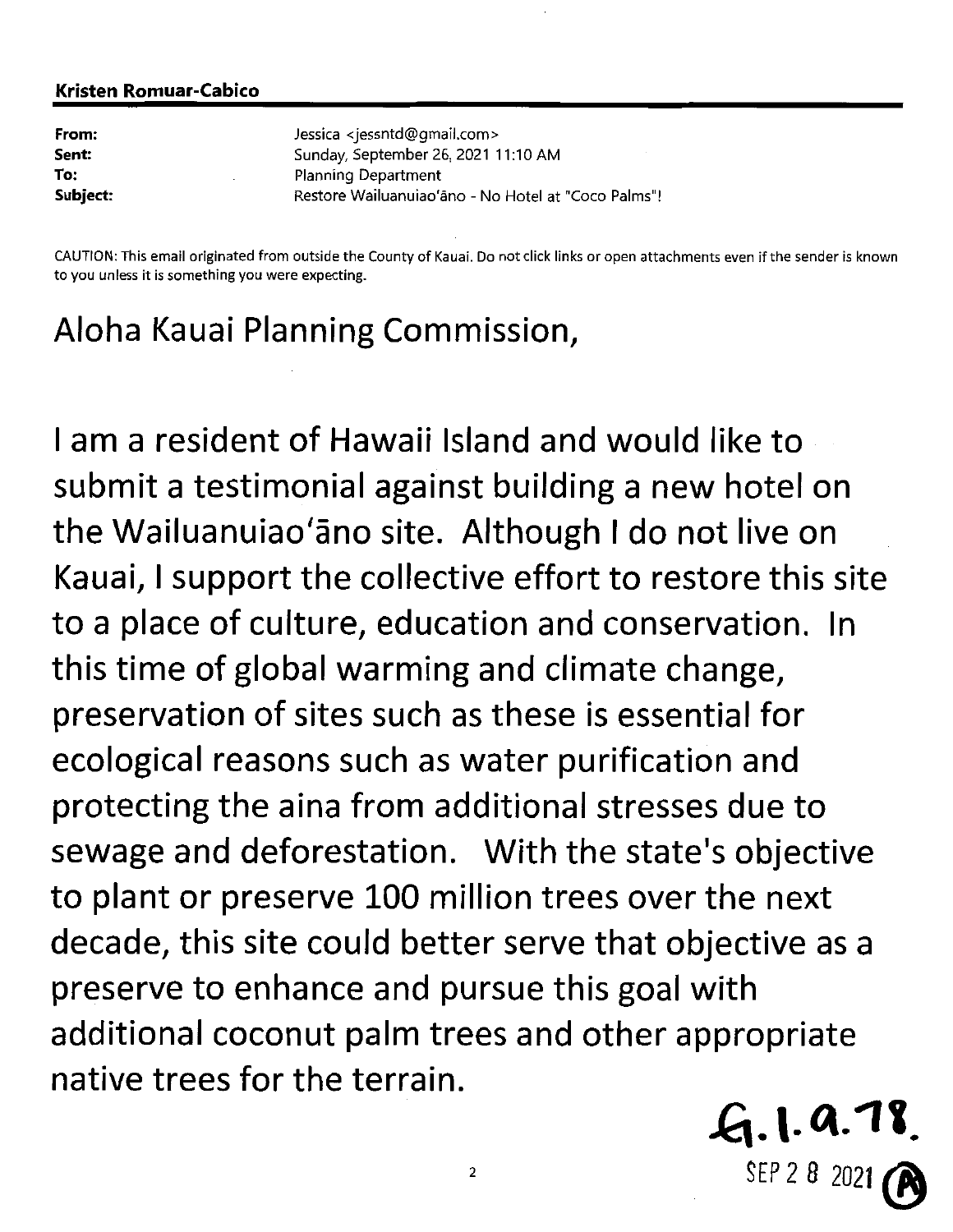Additionally, there is a great deal of spiritual and cultural tradition that reside in this site. Considering the decimation that has already been done to the Kanaka people, preserving this site as <sup>a</sup> cultural, historical and natural site will benefit not only them but to all people for years to come.

It is important as we recover from COVID, and plan for <sup>a</sup> future, that all tourism be sustainable not just for the immediate future but for generations to come. A hotel with all the bells and whistles seems like same old, same old, before the knowledge and insight of the impacts of mass tourism. Now, we know better, both as <sup>a</sup> general populace pertaining to sustainability and how everything we do affects everything else. There has been no hotel here for 29 years since Hurrican Iniki, and <sup>1</sup> believe that it should remain that way as the greatest good for the greatest amount of people and life forms.

Mahalo for your time to this issue and for your hard work. Jessica Kuzmier, Kailua-Kona

3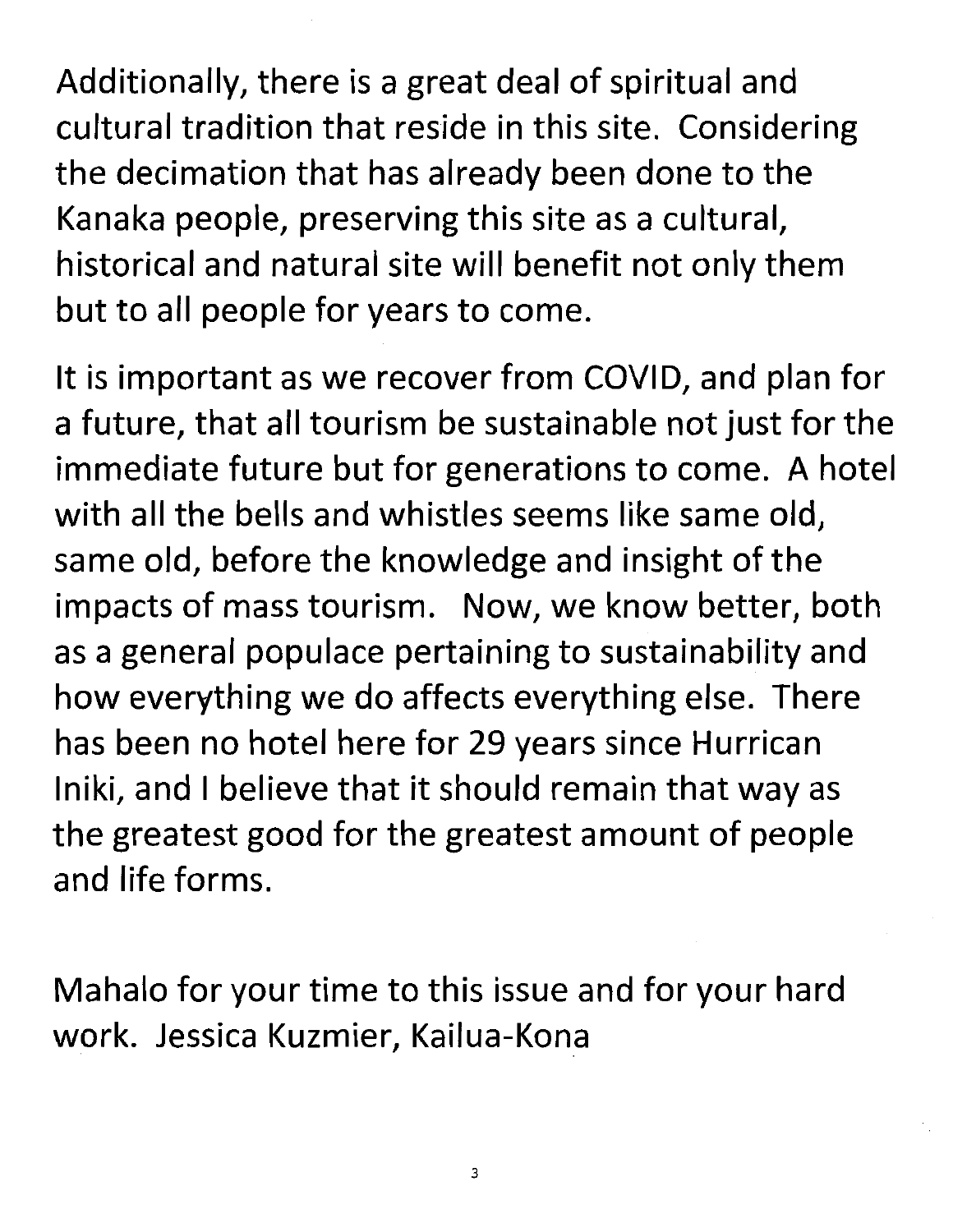From: Sent: To: Subject: William Kaauwai II <kamokilahawaii@gmail.com> Sunday, September 26, 2021 11:40AM Planning Department Aloha Aina

CAUTION: This email originated from outside the County of Kauai. Do not click links or open attachments even if the sender is known to you unless it is something you were expecting.

Aloha Planning Dept,

It's time to say Aloha to Coco Plams and make it into a Park for everyone to enjoy. It is a landmark and secret to the Kanaka Maoli and needs to be preserved for ALL TIME. Please, I asked Humbly no more building!! Let it be Kauai's Crown jewel Again, Make it a beautiful park for all to enjoy!!! Aloha and Mahalo, Bill Ka'auwai II

 $9.1.9.79$ <br>SEP 2 8 2021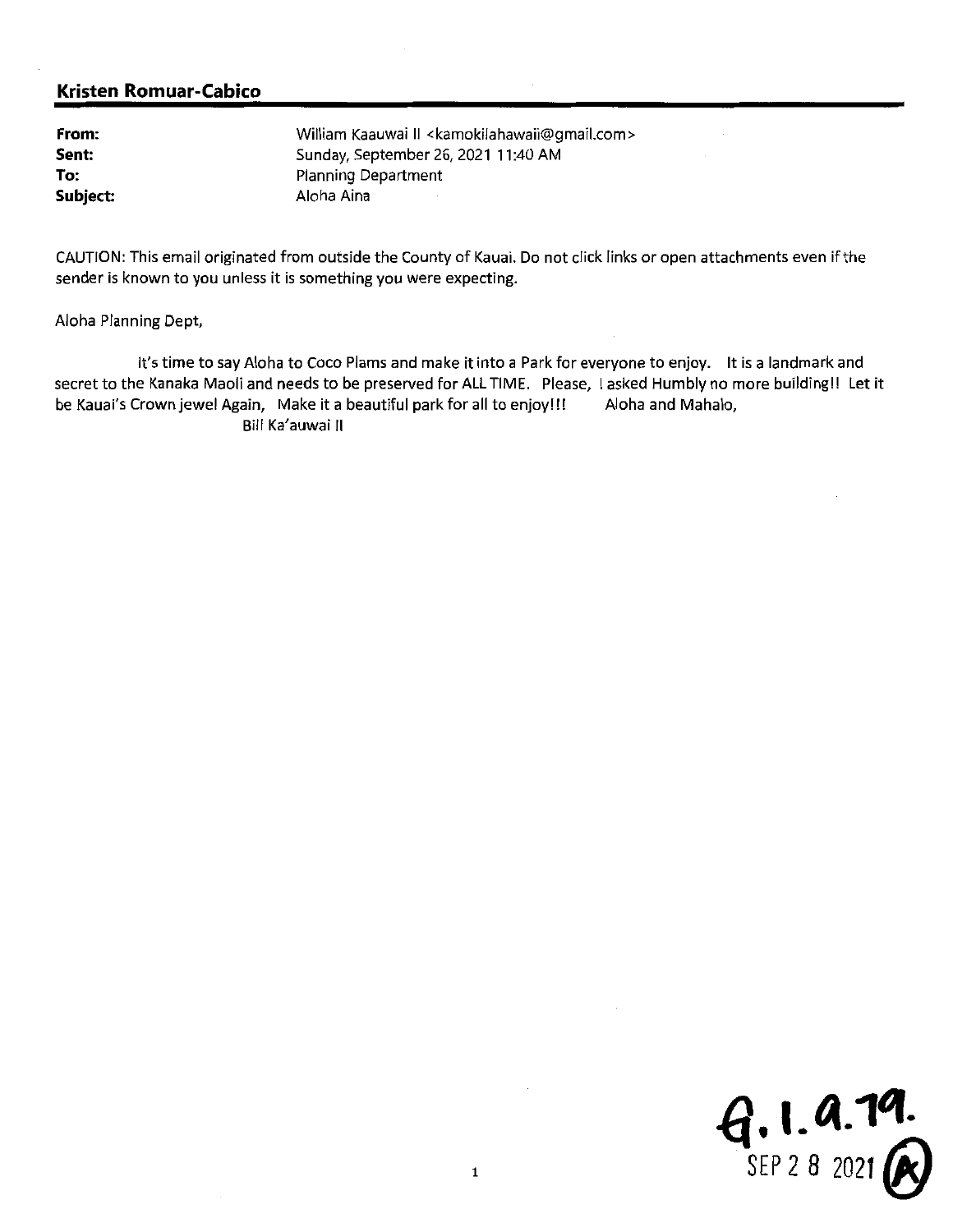| From:    | G Hooser <garylhooser@gmail.com></garylhooser@gmail.com> |
|----------|----------------------------------------------------------|
| Sent:    | Monday, September 27, 2021 8:56 AM                       |
| To:      | <b>Planning Department</b>                               |
| Subject: | Coco Palms, 9/28/2021 agenda itemG.1.a                   |

CAUTION: This email originated from outslde the County of Kauai. Do not click links or open attachments even ifthe sender is known to you unless it is something you were expecting.

TO: County of Kauai Planning Commission

FROM: From Gary Hooser

RE: 9/28/2021 Agenda, Item G.1.a. 2021 status report re: Coco Palms Dear Commissioners:

Aloha Commissioners and mahalo for your service to our community.

<sup>I</sup> am writing today to strongly encourage you to look closely at the lack of progress, the unmet conditions, the lack of an SMA permit etc, and then utilize your legal authority to stop the disgraceful charade that has continued through multiple would be developers since Hurricane Iniki. The County has tried over and over again to accommodate the needs and desires of the various owners and the time has come to say enough is enough. The developer/owner has not shown good faith, nor the financial capacity, nor even the legal authority to complete the project, and it's not in the publics best interest for this to continue.

As a former member of the Kauai County Council, <sup>1</sup> have dealt directly on numerous occasions with the commonly referred to "Iniki Ordinance" and know without <sup>a</sup> doubt, it was never intended to allow this kind of never-ending deferment of modern building standards, codes and permits. While most of the conversation surrounds the <sup>30</sup> years that have transpired since the hurricane - it 's important to remember also that the original Coco Palms Hotel, was built in 1959. Needless to say, alot has changed since then.

Thank you all in advance for giving this matter the full thought and consideration it is due, and for being willing to make the tough and correct decisions to guide our County forward. Please revoke the current permits and tell the owner/developer (whatever LLC that might be) to start over and that the Iniki Ordinance and all of that special treatment is no more.

Sincerely,

Gary Hooser 808-652-4279

Note: In the interest of full disclosure, <sup>1</sup> am a volunteer community member working with other's in the community actively opposed to future hotel development on this site, preferring instead the development of a non-profit community owned and managed cultural center and related facilities.

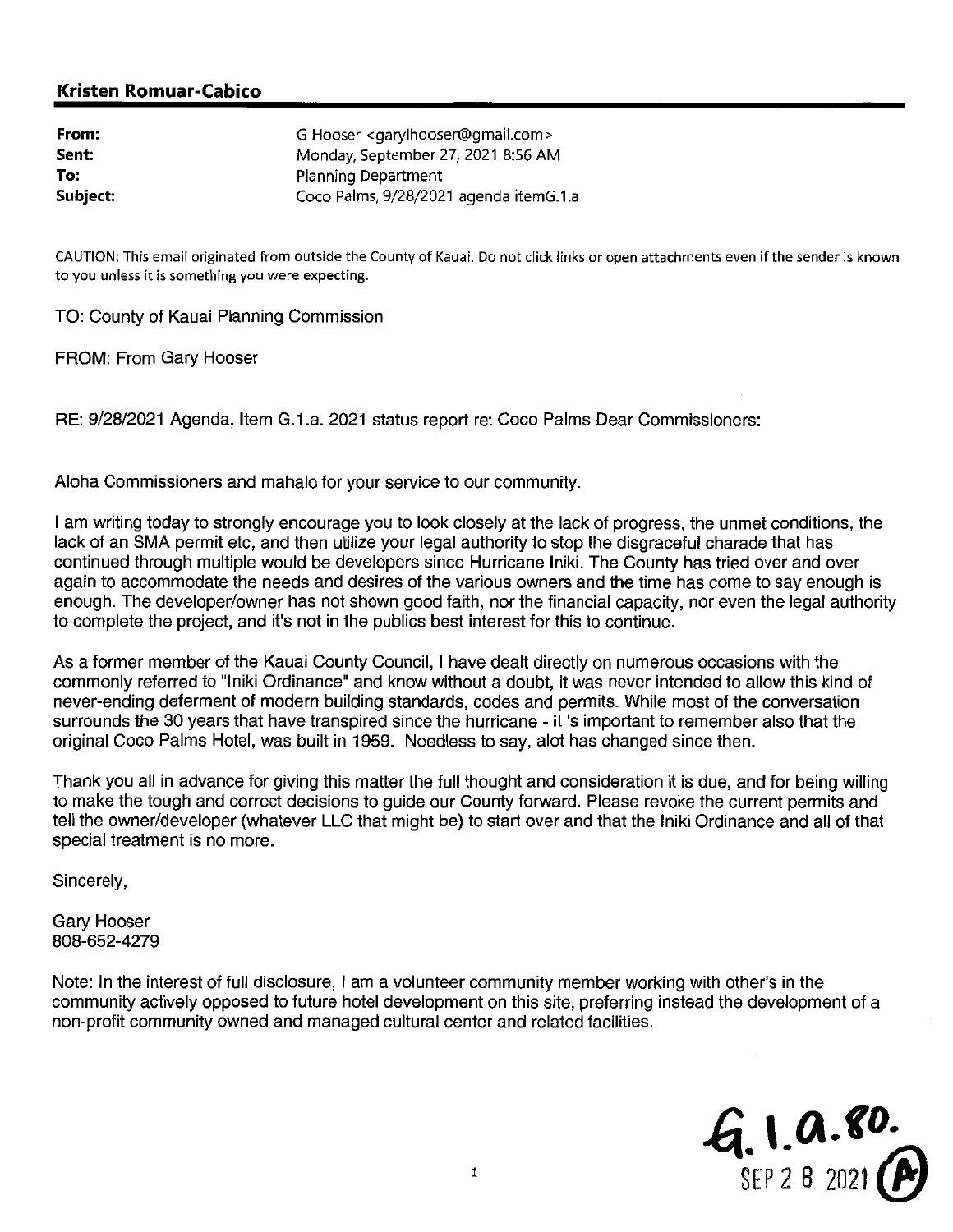| From:               | Ku'ualoha Ho'omanawanui <kuualoha@hawaii.edu></kuualoha@hawaii.edu>    |
|---------------------|------------------------------------------------------------------------|
| Sent:               | Monday, September 27, 2021 12:08 PM                                    |
| To:                 | Planning Department                                                    |
| Subject:            | written testimony re. Coco Palms property                              |
| <b>Attachments:</b> | hoomanawanui - testimony re coco palms resort development 9-7-2021.pdf |

CAUTION: This email originated from outside the Coynty of Kauai. Do not click links or open attachments even ifthe sender is known to you unless it is something you were expecting.

aloha,

Attached is my written testimony re. the Coco Palms property.

mahalo,

ku'ualoha ho'omanawanui

ku'ualoha ho'omanawanui Director, Ka Ipu o Lono Digital Arts and Humanities Initiative Professor of Hawaiian Literature, English Department Affiliate faculty member, Center for Pacific Island Studies Affiliate faculty member, Indigenous Politics Program, Department of Political Science

For English Undergraduate Program questions, please contact Valerie Jun at enghi@hawaii.edu

University of Hawai'i at Manoa 1733 Donaghho Rd. KUY316 Honolulu, Hl 96822 phone: (808) 956-7558 email: kuualoha@hawaii.edu To schedule an advising appointment click the link below: https://hoomanawanuiadvising.acuityscheduling.com/

Author of Voices of Fire, Reweaving the Literary Lei of Pele and Hi'iaka, University of Minnesota Press, 2014

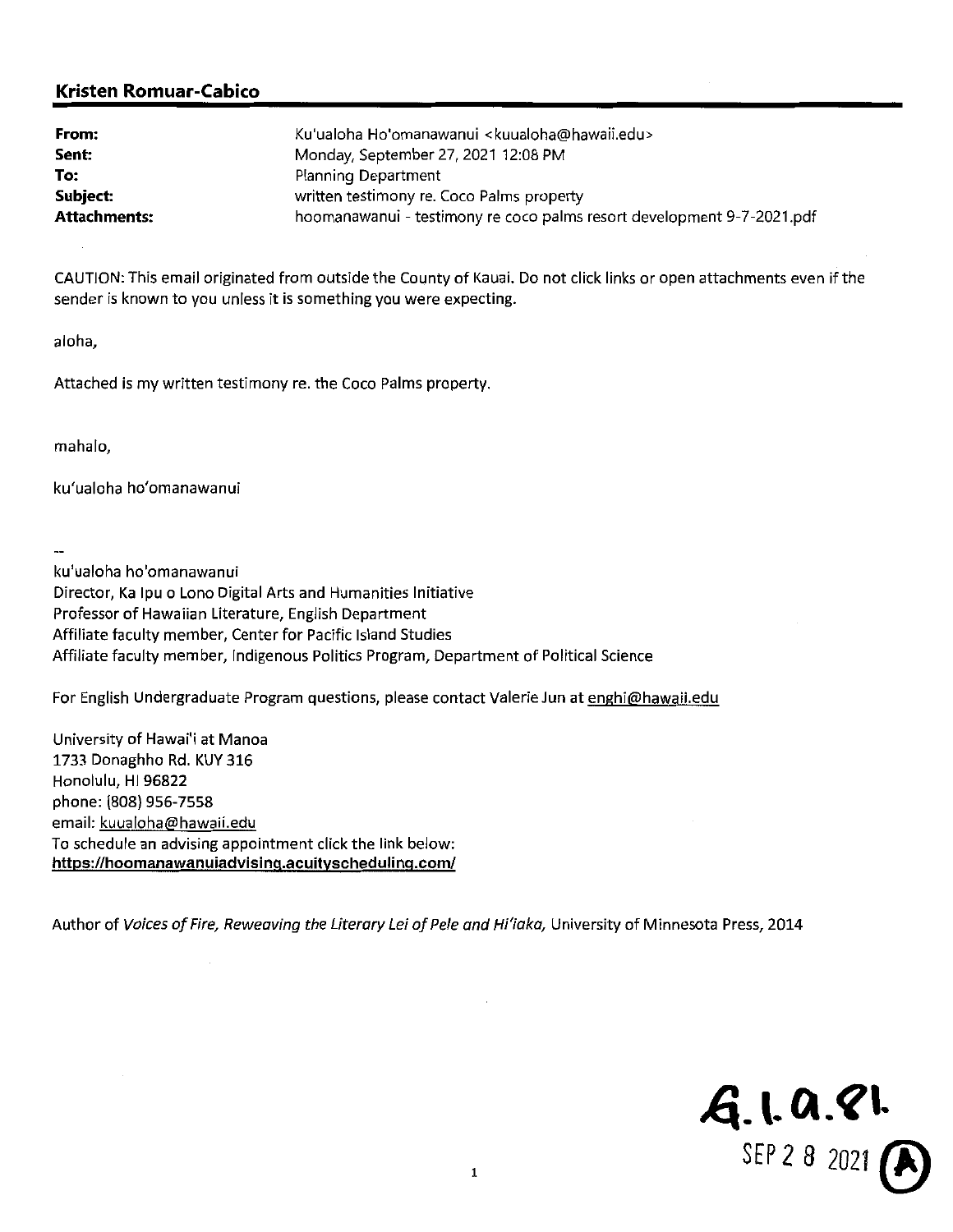To: Kaua'i Planning Commission Fr: S. Ku'ualoha Ho'omanawanui Re: Opposition to Redevelopment of former Coco Palms Resort as a hotel/resort

September 7, 2021

Dear Kaua'i Planning Commission,

Aloha kakou. My name is Sherilyn Ku'ualoha Ho'omanawanui, <sup>1</sup> was raised in Wailua Homesteads above the site of the former Coco Palms hotel property, and I oppose any current or future plans to redevelop this location for <sup>a</sup> hotel or resort of any kind. The time to redevelop this location has long past. Because of current and projected climate change issues, desires to shift the economic base of Hawai'i, Kaua'i included, away from tourism, <sup>a</sup> better, more culturally- and environmentally-based vision for the location, and better understanding and appreciation for the long, vibrant history of this 'aina (land), any hotel or resort here is undesirable.

<sup>1</sup> grew up in Wailua in the 1970s-1980s when the property was still <sup>a</sup> welcomed and bustling tourist hub, and like many, have fond memories. But much has changed in the three decades since the property was destroyed by Hurricane 'lniki, and fond memories ofthe past are not enough reason to support <sup>a</sup> resort here. Rather, we should dream towards creating <sup>a</sup> new future, one that will be a cultural and economic showcase of what is possible in the 21st century of sustainability that is 'aina, island, culturally, and community-centered, one that can support tourism as well, but one that offers balance and is not solely money-driven for the few who will financially profit.

<sup>1</sup> hold <sup>a</sup> PhD and have built an educational career teaching at the university level and publishing peer-reviewed scholarship on topics in Hawaiian Studies, specializing in mo'olelo, Hawaiian history and literature, with a focus on folklore, mythology, and traditions of Kaua'i. My knowledge and expertise is built as much from my experiences growing up in this region, swimming, fishing, and diving in these waters, playing in the sand on these beaches, participating in heiau cleanups, navigating up the Wailua river, hiking and horseback riding throughout the mauka trails, listening to kūpuna (elders) share their personal knowledge and experience of the place and of cultural practices, as it is from my studies. This location is one of the most significant places on Kaua'i for centuries. <sup>1</sup> have attached <sup>a</sup> published article on Wailua, one <sup>1</sup> spent years researching, that includes references to many mo'olelo, mele (chants, songs), hula (dances), 'õlelo no'eau (proverbs), and wahi pana (sacred and legendary sites) that point to this specific area of Wailuanuiaho'ano as one of the most sacred places in the Hawaiian archipelago. Specific locations near the resort property, such as Holoholokū and Hauola heiau, are actively used by Hawaiian cultural practitioners. Rather than redevelop <sup>a</sup> resort, cultural sites on the property, such as the walled fishponds, could invigorate Kaua'i's economy and lifestyle by being returned to active cultural practice, and providing food for our community and possibly other resorts.